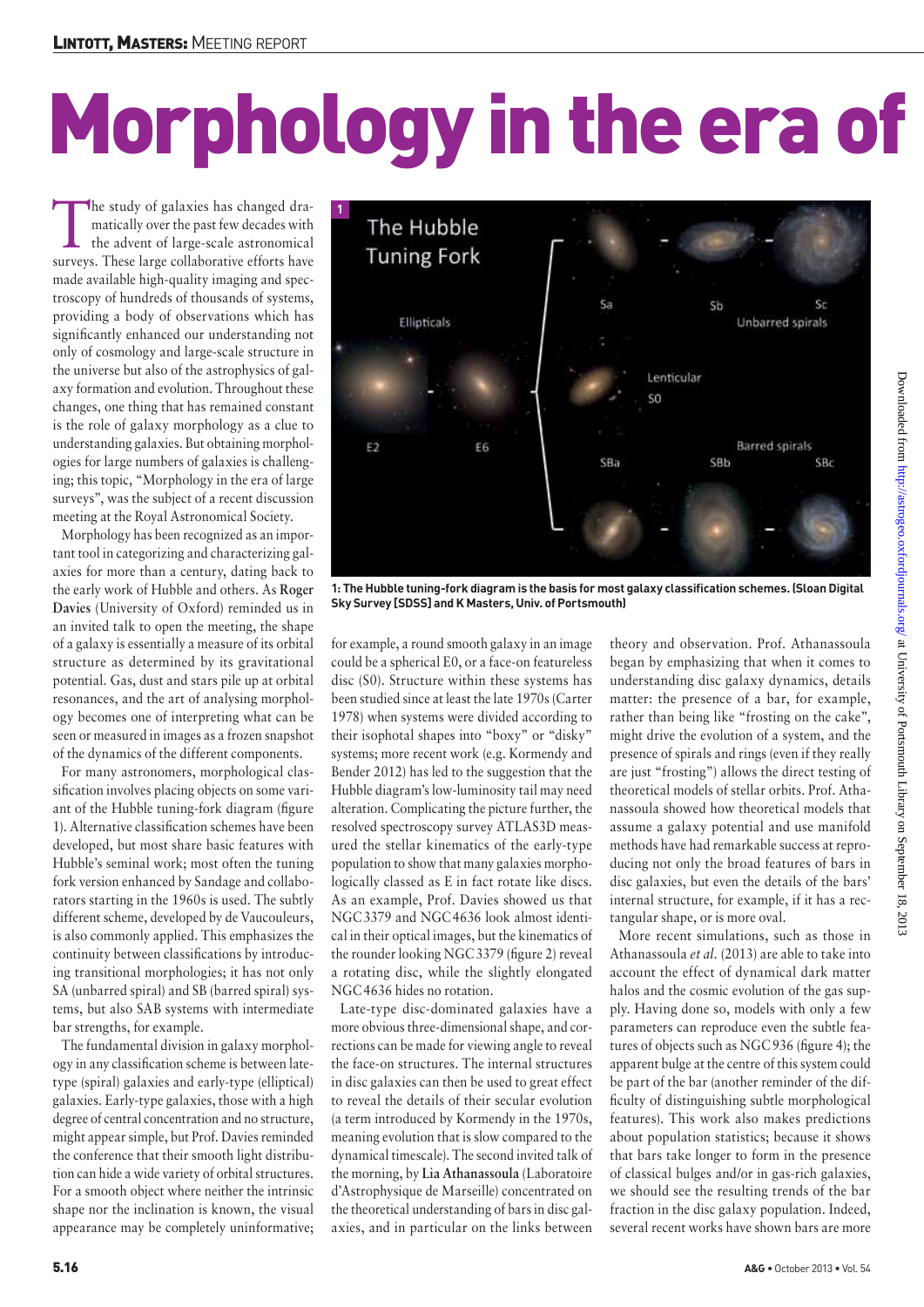## MEETING REPORT Chris Lintott and Karen Masters review progress in understanding galaxy morphology, as discussed at this RAS meeting.

**review progress in understanding galaxy morphology, as discussed at this RAS meeting.**



**2: In the optical, NGC3379 looks like a typical elliptical galaxy; ATLAS 3D revealed the smooth structure hides a rotating disc.**



**4: What looks like a bulge at the centre of NGC936 might actually be part of the bar. (All SDSS)**



common in more massive, redder and less starforming disc galaxies, as we shall see below.

## **Observing morphologies**

Several of the effects mentioned above have been noticed recently thanks to the large morphological data sets that are now available. Indeed, much of the renewed interest in morphology may be due to the availability of such resources. Among the largest such datasets are those produced by the Galaxy Zoo citizen science project [\(http://](http://www.galaxyzoo.org) [www.galaxyzoo.org](http://www.galaxyzoo.org)). In the first contributed talk of the day, **Kyle Willett** (University of Minnesota) presented results from Galaxy Zoo 2, which provides detailed morphological classifications of more than 300000 galaxies drawn from the Sloan Digital Sky Survey (Willett *et al.*  2013). Defining a successful classification as a measurement of morphology, Willett noted that automatic classifiers too often use colour as a proxy for morphology. If the central reason to be interested in morphology is to reveal the dynamical history of the system in question, the colour – which measures primarily only the recent star formation history – even if it correlates very well with morphology, is a distraction. Willett described techniques used to collate the ~40 votes per question, correct for observational biases, and create "classification likelihoods" from the Galaxy Zoo project. The classifications, which are now available via the Galaxy Zoo site ([http://data.galaxyzoo.org\)](http://data.galaxyzoo.org) and as part of the Tenth Data Release of SDSS, provide interesting insight on what experts really mean when classifying galaxies. For example, GZ2 classifications show no strong trend between the pitch angle of the spiral arms and the T-type of galaxies as recorded by experts such as Nair and Abraham (2010). In other words, classical spiral Hubble types as recently used in the astronomical literature have evolved to mean measurements almost exclusively of bulge dominance, rather than also accounting for the tightness of the winding of the spiral arms.

In the last invited talk of the morning, **Steven Bamford** (University of Nottingham) looked beyond Galaxy Zoo to the issue of automated methods for measuring morphology. Laying out the requirements for a perfect measure, he demanded that it should be objective and efficient, yet sensitive to subtle features. It should also be understandable: black boxes are often unhelpful when physical insight is sought. These criteria could be used to assess successive generations of attempts, from basic single-parameter metrics such as colour, concentration of Sersic index, through to higherorder attempts such as CAS (concentration, asymmetry and clumpiness; the main features it assesses) or Gini- $M_{20}$  which also make use of multiple parameters.

Perhaps the most substantial progress towards automated morphology has been attempts to deploy neural networks for galaxy classification. Lahav *et al.* (1995) were already able to use such methods to match the performance of a set of expert classifiers, although at the cost of using inputs that included manual measurements, and requiring a training set that included most of the subjects to be classified. Ball *et al.*  (2004) applied neural networks to SDSS galaxies for the first time, but included colour, magnitude and size in the input parameters. These variables correlate well with morphology, but are not themselves morphological, and when included they dominate the classification. A hybrid approach taken by Banerji *et al.* (2010) used Galaxy Zoo morphologies to train and validate automated classifiers. They also attempted to use only morphological inputs, with reasonable success. So far, surprisingly, sophisticated quantities expected to correlate well with morphology, such as "texture", provide much less discriminatory power than simple measures of the concentration of the light profile.

For most galaxies, automated approaches are already as accurate as human classifiers for basic morphology. The main remaining difficulties are identifying objects that do not follow the typical trends – such as spirals with dominant bulges, or discs without spiral arms – and dealing with galaxies with uncertain or intermediate classifications. These are often the most important populations for improving our physical understanding of galaxies. But should we be aiming to do better than reproducing human classifications? It was posited that an ideal automated morphological classifier should be trained using as much information as possible, including high-quality imaging and kinematic data, then perform its classifications using only uncalibrated images, to prevent it from relying on non-morphological information. This would make an interesting challenge for the machinelearning community.

Finally, this talk highlighted several automated approaches that attempt to go beyond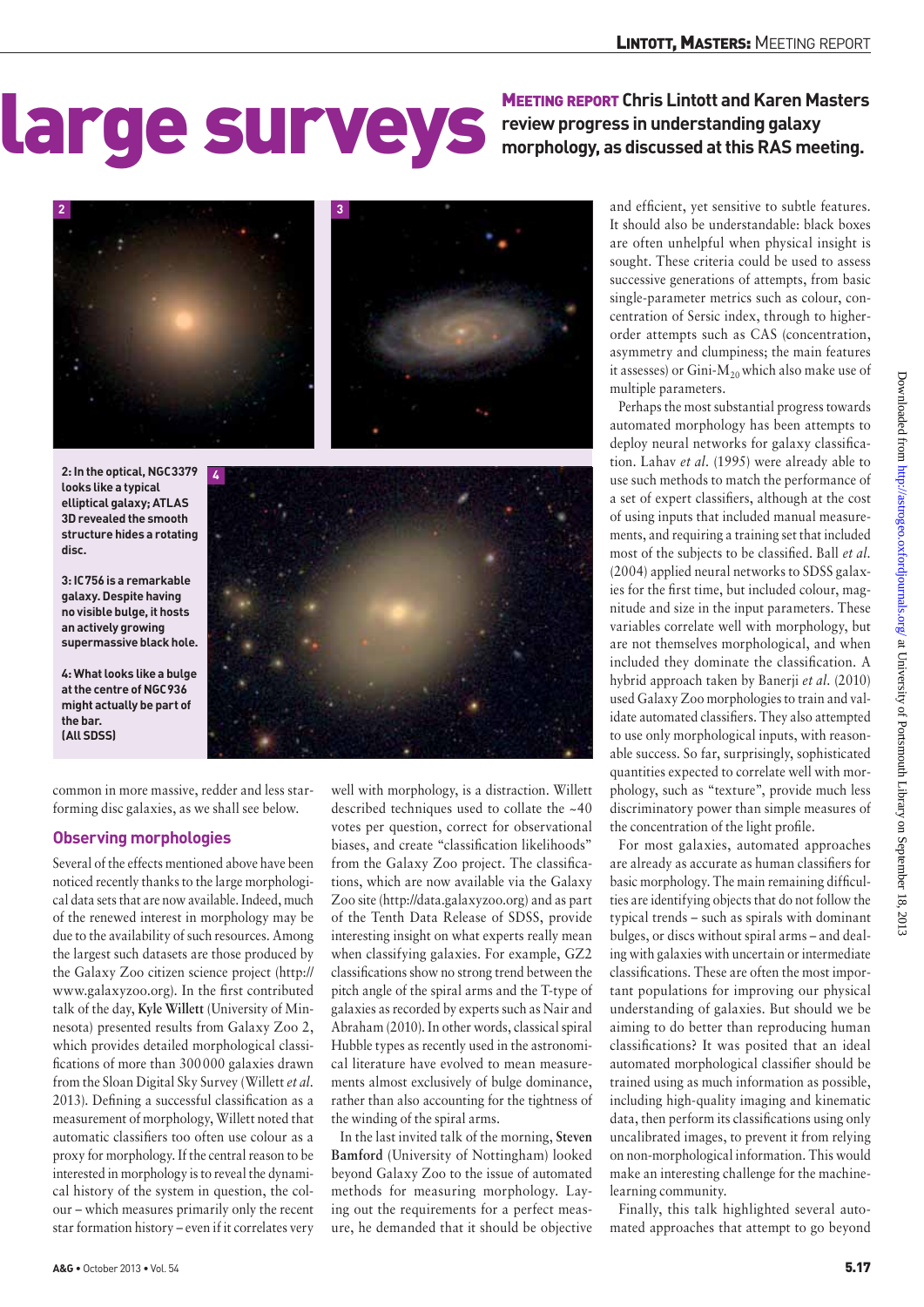classification and measure the properties of specific morphological features such as bars, spiral arms, bulges and discs. In particular, the advantages of harnessing the availability of the latest large, multi-wavelength datasets were demonstrated. A lot is undoubtedly still to be done to produce measures of morphology capable of making the most of the huge quantity of data provided by modern surveys, but the work is underway, and much science is flowing from the classifications we already have.

### **Science with morphology**

With its involvement of hundreds of thousands of volunteers, the Galaxy Zoo project has been effective public outreach, but the project's longterm significance also depends on the science it enables, a point highlighted by the fact that most volunteers say they spend time on the project to help science (Raddick *et al.* 2010). **Karen Masters** (University of Portsmouth) began the presentation of science results from Galaxy Zoo, returning to the theme of bars. She talked about results which show that while perhaps as many as 75–80% of red spirals have strong bars of the type found by the survey, the same is not true for the blue population, an important effect previously obscured by the practice of selecting disc galaxies out of large galaxy samples by colour.

This result raises the interesting possibility that bars might be contributing to the cessation of star formation in red disc galaxies (or the bar is a side effect of processes that turn the disc galaxy red).

To look directly at the connection between the bar and gas in a galaxy, Masters used data from ALFALFA, a blind Hi survey conducted with the Arecibo radio telescope which now covers approximately half of the SDSS Legacy area. The net result is that more bars are seen in systems which have less Hi, and that at fixed galaxy mass it is the gas fraction that dominates the odds of a particular disc having a bar. In reverse, for a given gas fraction, barred systems are observed to be more likely to be red than their non-barred counterparts (Masters *et al.* 2012).

Taking advantage of the large sample sizes from Galaxy Zoo and ALFALFA, Masters identified some very rare, gas-rich, strongly barred discs, and has been awarded Jansky Very Large Array time to obtain resolved HI images of some. Curiously, these have extreme gas fractions but a wide variety of optical colours.

Observing bars at higher redshift was the topic of the next talk by **Thomas Melvin** (University of Portsmouth), using data from the third phase of the Galaxy Zoo project, which provides morphological classifications for galaxies drawn from the HST COSMOS field. This is of especial interest because bars are believed to form in dynamically stable galaxies, and so an increasing bar fraction with time (or decreasing with redshift) is a tracer for a maturing disc galaxy

population. Although care needs to be taken to avoid observational biases, this effect is exactly what is seen in the new Galaxy Zoo data.

Turning from the evolution of a particular morphological feature to the trajectory taken by systems throughout their history, **Kevin Schawinski** (ETH Zurich) discussed the morphologies of galaxies crossing the green valley. The colour–magnitude (or, equivalently, colour–mass) diagram has become an important tool for understanding galaxy evolution, and the bulk of the local galaxy population lies in regions of the space called the red sequence and the blue cloud; the green valley is the relatively unpopulated region between these. Schawinski used galaxies with well-determined morphologies from Galaxy Zoo 1 to show how, in the colour–magnitude diagram, the green valley late and early types appear only as the tails of their distribution. Schawinski shows that, however, the green valley late-types are still a tail in the distribution of star formation versus mass, but green valley early-types are displaced from the main population.

Schawinski's recently submitted work uses UV/ optical colours, corrected for dust, in order to constrain the star formation history of the systems. Models that assume a constant star formation rate and appropriate quenching provide a simple set of toy models with which to test these ideas, revealing the need for a sudden quenching of star formation to move early-type systems onto the red sequence. If such rapid quenching indeed proves to be necessary, then it may be evidence for such processes as merger-induced AGN feedback. By contrast, there is no evidence for such a sudden cut-off in late-types, which might be expected to move only slowly onto the green valley itself. Schawinski proposes this is consistent with models in which the gas supply is shut off, but no star formation quenching happens.

### **Do mergers matter?**

These observations support the now standard model in which early-type galaxies are merger products, with a rapid shut-off of star formation as a result of AGN feedback triggered by gas inflow from the interaction. The contribution of mergers to the assembly of galaxies was the subject of much debate during the meeting, coming up in several contributed talks. Speaker **Sugata Kaviraj** (University of Hertfordshire) presented attempts to test the traditional model, which sees major mergers driving the transformation of galaxies. Using recent WFC3 data to probe the peak of star formation density at a redshift of about 2, Kaviraj *et al.* (2013) find, perhaps surprisingly, that the star formation rate of major mergers are not significantly different from the background population. Only 15% of star formation at this epoch is in systems which show morphological signatures of a major merger. As well as star formation in

disc galaxies, we see a substantial number of blue spheroids devoid of tidal features but which appear to have rapid star formation timescales. These, it seems, are systems in the main phase of their assembly: spheroids forming directly from collapse of clumpy discs. Surveys such as CANDELS provide the promise of very soon going beyond these relatively small-number statistics and surveying the bulk of the population of normal star forming galaxies at high redshift.

If we are to understand the contribution of mergers to galaxy assembly, we ideally need a control sample of galaxies which have been untouched by major interactions. Such a sample was presented by **Brooke Simmons** (University of Oxford), who showed a sample of the most bulge-free galaxies selected from Galaxy Zoo. Simulations show that any significant interaction (perhaps even down to a mass ratio of 1:10) would inevitably kick stars up into a bulge, and so bulgeless galaxies, with less than 1% of their light in either a bulge or pseudobulge, should be guaranteed merger-free.

Amazingly, Simmons presented a sample of 13 such bulgeless galaxies with actively growing black holes (optical AGN; e.g. figure 3). Perhaps not surprisingly, these bulgeless galaxies lie off the standard bulge mass–black hole mass relation, but are found on the line for total stellar mass–black hole mass relation. In other words, these systems may be telling us that the growth of a galaxy is controlled by the dark matter halo potential, rather than its merger history. These results (Simmons *et al.* 2013) are based on a small sample of the most bulgeless systems with AGN found in Galaxy Zoo; the next step is to establish how rare such merger-free systems are, along with detailed follow-up at Gemini and WIYN.

If these results indeed show that the growth of the central black hole in most galaxies is driven not by merger-triggered accretion but rather by secular processes, this presents a challenge to modellers. This problem was the subject of a talk by **Victor Debattista** (University of Central Lancashire), who presented a set of models that show the disc and the bulge growing together over time: as the disc grows, the bulge becomes compressed and its velocity dispersion increases. (Debattista *et al.* 2013)

Taking into account these effects, the models predict that a black hole should grow at about half the rate of the disc, a number that is roughly in agreement with studies such as that carried out by Gadotti and Kauffman (2009). However, the predicted M-sigma relation (e.g. Gültekin *et al.* 2009) does not fit observations. Despite the lack of mergers, the black hole must still be growing in a self-regulating way, with gas falling directly into the centre.

The discussion stimulated by the sample of unusual (bulgeless) galaxies highlighted the need to classify large data sets; just 13 bulgeless galaxies with AGN were ultimately derived